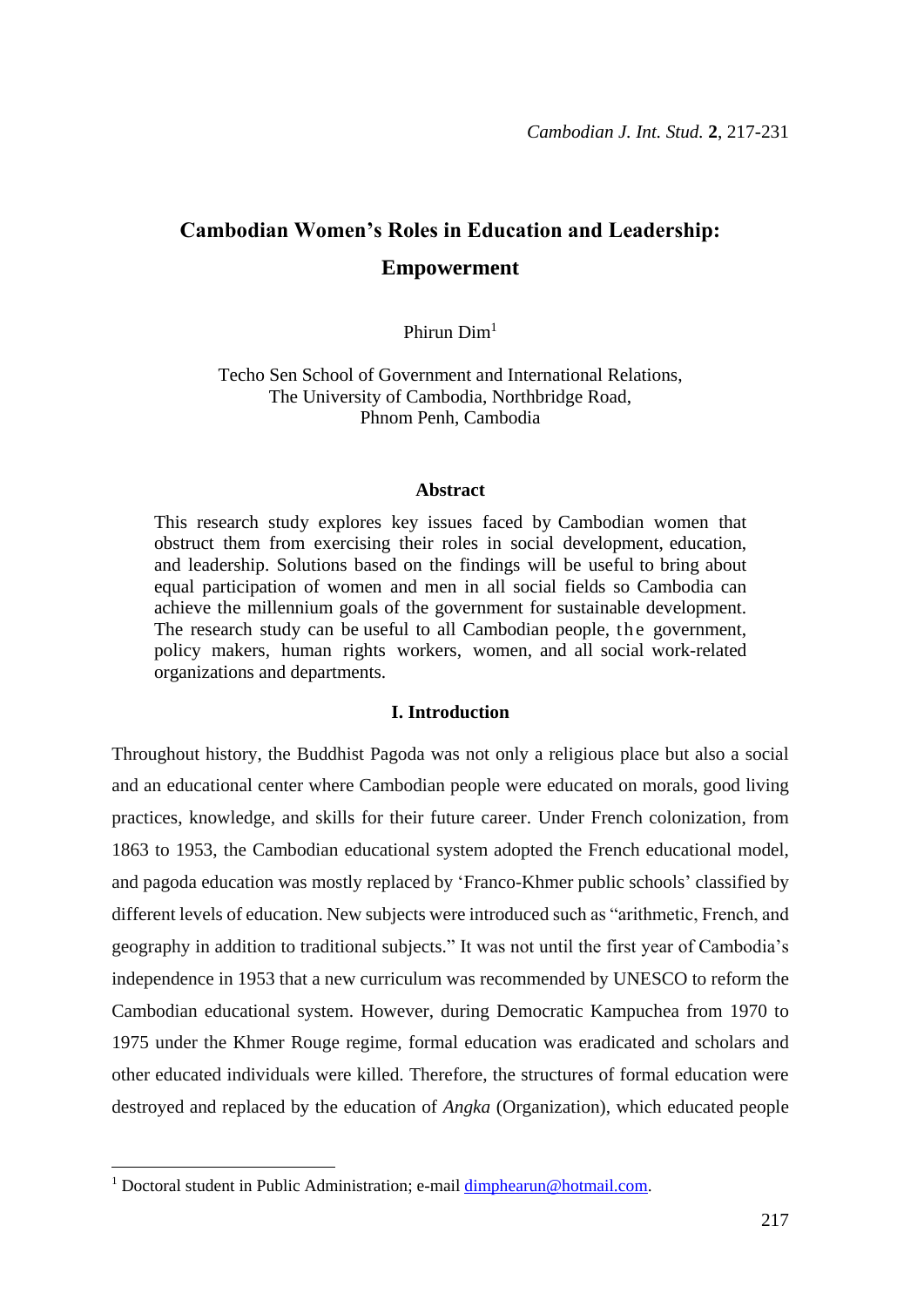to work and serve for the benefits of *Angka* led by the Khmer Rouge. From 1979 to 1992, schools and other facilities for education were in a destitute situation. Dilapidated schools and pagodas were renovated for Cambodian people to get their education. Scholars and teachers who survived from Pol Pot's regime volunteered or were encouraged to work as teachers. After the Paris Agreement in 1991 and between 1993 and 1994, reforming the Cambodian educational system was a major priority of the Royal Government of Cambodia with support from educational partners, international organizations, and the World Bank (Filippi, 2011, Ayers, 2000; Hays, 2014).

According to Hay (2014), however, there are only 65 to 70 percent of children being educated in formal schools and the dropout rate was high in the first and second year of primary education. Among these dropouts, girls faced a higher rate of dropout.

Because of long-lasting, ancient Khmer traditions, culture, and way of life, Cambodian people tend to form negative social perceptions toward women in society. Common misconceptions are that women are weak, inferior, and submissive in terms of making important decisions in life such as getting married or choosing their own partner (USAID, 2013). As shown by a 2013 USAID report, Cambodian women were expected to do most of the housework such as cooking, cleaning, washing clothes, child rearing and so on. Additionally, they were also perceived to have more burdens and more responsibilities for the whole family such as child rearing and taking care of young and older people in the family.

Thus, women have had fewer opportunities in self-development, getting a higher education and building their leadership abilities since they have more responsibilities and burdens than that of men. More importantly, less social value is given toward women's roles in socioeconomic and political development.

This inequality has hindered Cambodia's ability to reach the Royal Government of Cambodia's development goals. However, having noticed that Cambodian women are important labor for socio-economic development, and building up women's capacities and abilities was a good mechanism for sustainable development lead to the setting of the millennium development goals. Therefore, women's participation in socio-economic and political development was pushed to the forefront of government strategy.

To dig for in-depth answers to the addressed issues and discover potential solutions, three main questions will be addressed here: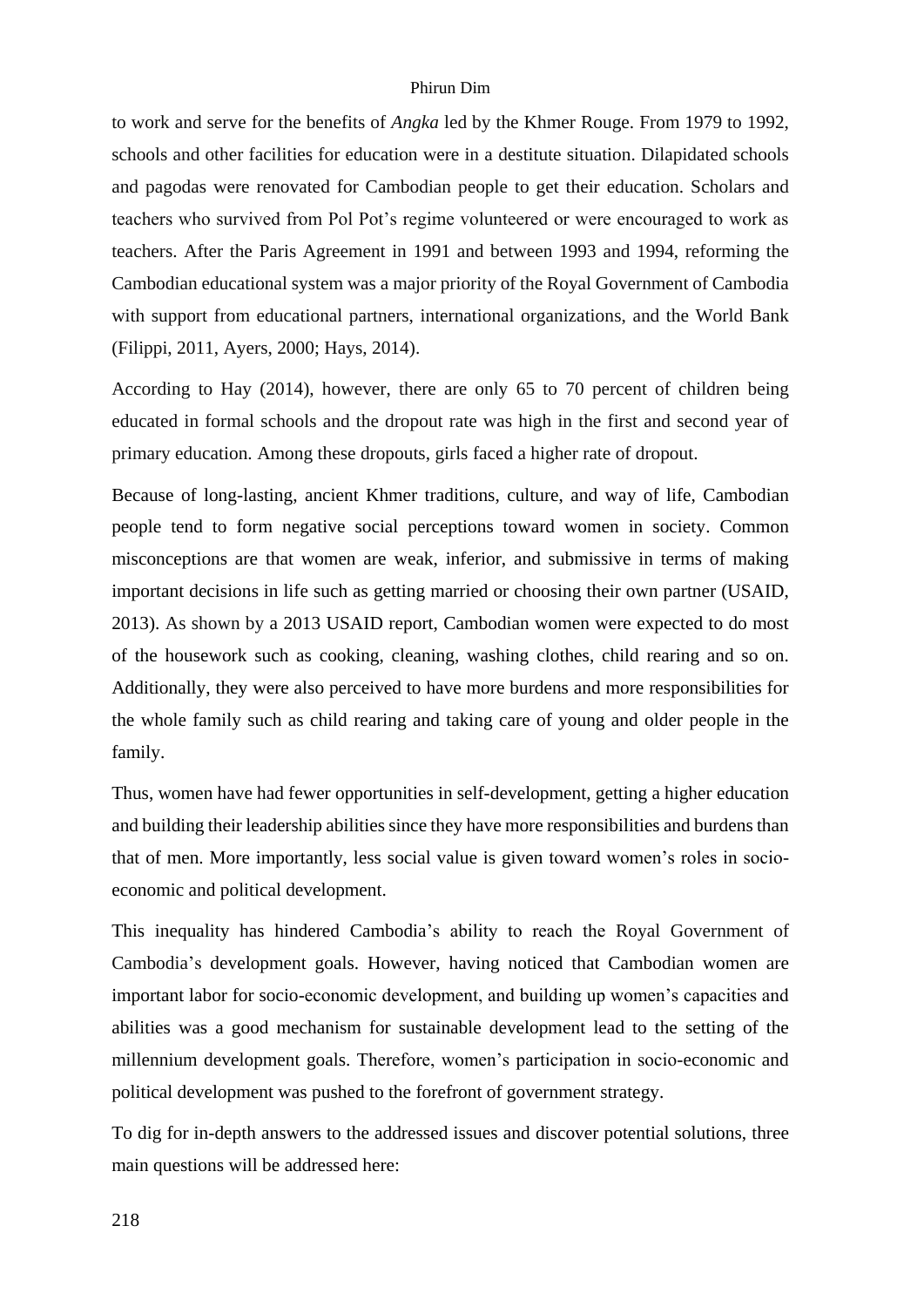- 1. What were women's roles in education and leadership?
- 2. What societal priorities obstructed Cambodian women from exercising their roles in education and leadership?
- 3. What are possible ways to empower Cambodian women to obtain roles in education and leadership development?

The purpose of this study is to address some key issues that obstruct women from fully participating and exercising their roles in social development through education and leadership. Moreover, the research study addresses possible solutions that can be implemented to provide women the opportunity to play important roles in social development. Moreover, this research study focused mainly on changing Cambodian's negative mindsets and traditions that discourage and discriminate against women's roles in social development through education and leadership.

### **II. Education in Cambodia: A Historical Perspective**

There are five distinct phases that can be identified in the development of education in Cambodia:

- 1. traditional Buddhist education;
- 2. the French Protectorate;
- 3. post-independence;
- 4. under the Khmer Rouge; and
- 5. after the Khmer Rouge regime.

### **1. Traditional Buddhist Education**

Cambodian people placed a high value on those who were educated in Buddhist Wats (pagodas), a place where people celebrated religious ceremonies and where monks and holy men lived. This kind of education was a formal education for all Cambodian people; especially for men. The education was traditional, which focused on morality, Buddhist philosophy, and some life skill building (Library of Congress, 1987).

Many monks have traditionally worked as teachers, supplementing the work of other educators in the country. The classes were taught by monks and the students were mostly men or other monks because they had a greater opportunity to pursue a higher education since the educational system was Buddhist oriented and followed the Buddhist doctrine, which favored men in professional and academic sectors. The major subjects were Buddhist doctrine, history and the importance of gaining merit while other subjects such as mathematics, Cambodian history, geography, science, hygiene, civics, and agriculture were secondary subjects. Within these educations, boys were suitable for learning about these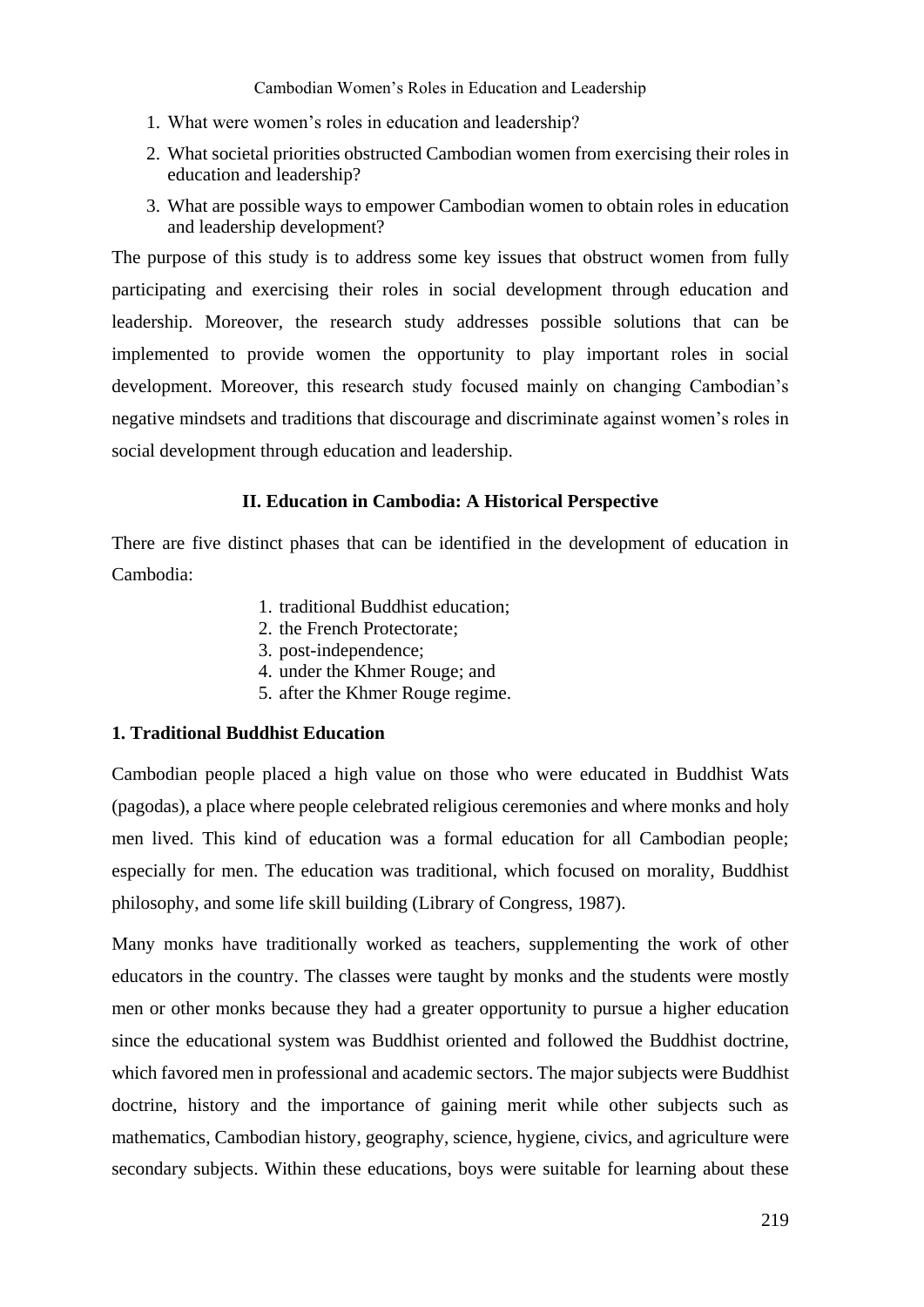subjects since society provided more value and opportunities for boys or men to get such an education over girls (Library of Congress, 1987).

### **2. The French Protectorate**

Cambodian Traditional Education was gradually changed from 1863 to 1953 during the French colonization when a Western formal education model was introduced and implemented in Cambodian educational system alongside traditional education (Khut, 2016). In 1863, Cambodia was colonized by the French through a treaty between King Norodom and the French to protect Cambodian territory. During colonization, the French indoctrinated the Cambodian people to adopt European culture and support French ideology by mainstreaming those ideologies in the educational and social administration systems. Parents preferred to have their sons educated in public schools over their daughters. Most children received a higher education at pagodas when they finished their first to third grade education; therefore, girls had less opportunity to get a higher education. Rather girls received limited knowledge from public schools, since most of the instructors were monks (Ayers, 2000; Filippi, 2011). Franco-Khmer public schools were exclusively conducted in the French language by 1950. The focus remained on boys to support French ideology and become elite citizens in support of French occupation (Ayers, 2000).

### **3. The Post-Independence Era**

The emergence of civil war was clearly seen in 1970 when forces led by General Lon Nol backed by the United States toppled Prince Norodom Sihanouk from the throne through a military coup. For this reason, an exiled government was created by Prince Norodom Sihanouk in Beijing (China) with support from his alliance - the Khmer Rouge. To achieve their objectives, communist ideology was adopted by leaders and followed by 50,000 soldiers. The United States backed Lon Nol, while China backed the Khmer Rouge. Phnom Penh became a battlefield and the United States destroyed much of Cambodia by dropping more than 500,000 tons of bombs on Cambodia. Consequently, many thousands of misplaced people moved to the city prior to the Khmer Rouge takeover (Greenberg Research, 1999).

Therefore, during the early 1970s Cambodia was inevitably drawn into the Vietnam War. The national instability and political turmoil led the Lon Nol regime to reduce educational funding and many school closed in rural areas. Simultaneously, many teachers fled to join the Khmer Rouge movement while student and teacher demonstrations frequently occurred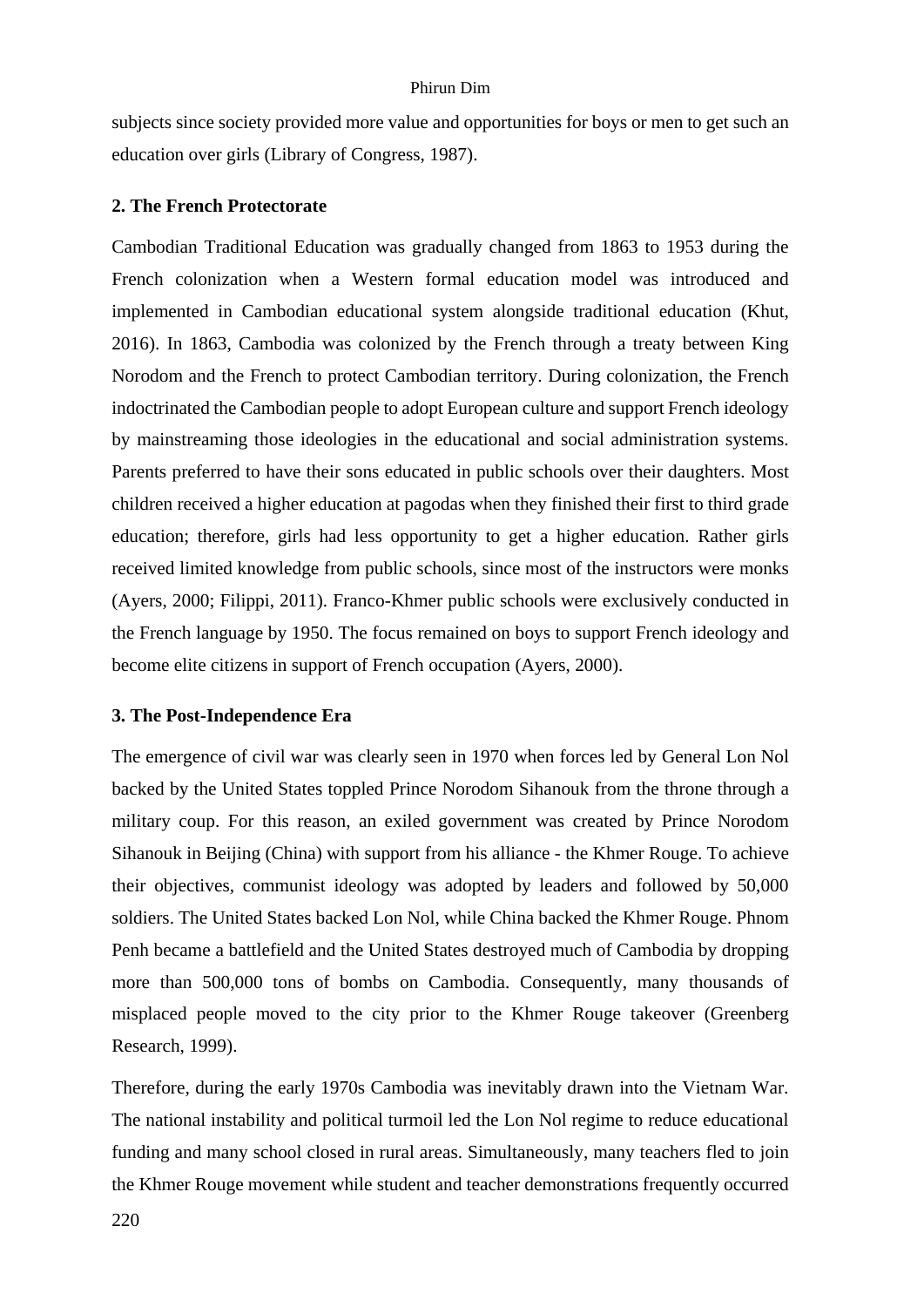in Phnom Penh. By early 1972, the United States bombardment aimed at slowing the spread of communism from the East, resulted in serious damage to the education system and infrastructure (Dy, 2004: 95)

Dy (2004) also showed that most Cambodian people were deprived their opportunities from getting formal education, which was left from French colonization and under Prince Norodom Sihanouk regime.

### **4. Under the Khmer Rouge**

In 1975, the Khmer Rouge came into power; this was the beginning of Pol Pot's regime. All people living in Phnom Penh and other major cities were forced to leave their homes to achieve the Khmer Rouge's goal "to establish a peasant, communist society free from Western influence". Under the rule of Pol Pot's regime, more than 1 million to 2 million people died in the so called "Killing Fields"; thousands of people migrated to neighboring countries; and thousands of people were tortured, executed, starved, and worked to death (Greenberg Research, 1999).

During the war, men were mainly employed in fighting against opponents; therefore, men and boys were deployed as soldiers and many were eventually killed in battles. Many Cambodian women became widows and eventually played various roles in society and (LICADHO, 2004; UNDP, 2014). All educational structures were demolished and most educators, instructors, scholars, and students were slaughtered. Most of the schools and universities were converted to prisons or detention centers where many innocent people were tortured and slaughtered. Some educators survived by hiding their identity and living simply as simple peasant working hard for the purposes of Angkar (organization). The education systems were implicit which aimed to inculcate children with revolutionary ideology and communism (Ross, 1987). Men and women were both involved in the revolution and administration and played important roles for the purposes of Angkar led by Khmer Rouge. Ms. "Khieu Thirith, a powerful minister of social action, was responsible for directing the youth movement" (Hays, 2014).

### **2.5 After the Khmer Rouge**

At the beginning of the 1970s, more than 20,000 teachers lived in Cambodia; only about 5,000 of the teachers remained 10 years later. Soviet sources report that 90 percent of all teachers were killed under the Khmer Rouge regime. Only 50 of the 725 university instructors, 207 of the 2,300 secondary school teachers, and 2,717 of the 21,311 primary school teachers survived. The meager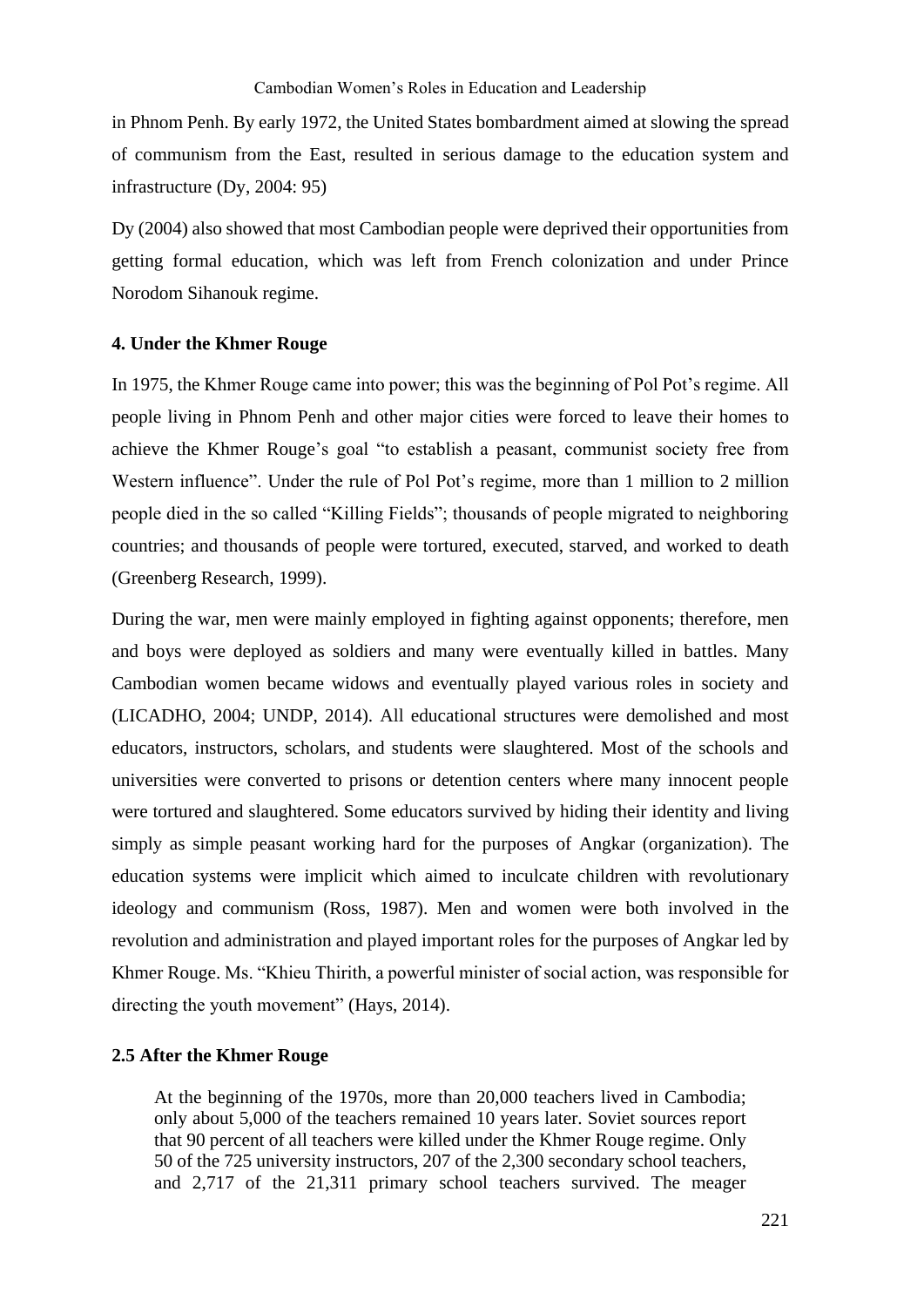educational fare was centered on precepts of the Khmer revolution; young people were rigidly indoctrinated, but literacy was neglected, and an entire generation of Cambodian children grew up illiterate (Hays, 2014).

Most young Cambodian people under the age of 14 were illiterate and had no basic education (LICADHO, 2004; Hays, 2014).

According to Ross (1987), the Cambodian educational system followed the so-called Vietnam-backed People's Republic of Kampuchea (PRK) and was closely related to the Vietnamese educational system which contained four classes in primary level, three classes in secondary level, and three classes for the second tier of secondary education. However, according to Hays (2014), student enrollment was still low since parents needed to pay school fees, which many families could not afford. Moreover, Malika (2014), USIAD (2013) and CRDB (2015) showed that female enrollment still remained low in spite of removing school fees. This low female enrollment remained because of the perceptions of parents and Cambodian people were influenced by long lasting beliefs and traditions that placed more value and opportunity on boys. More importantly, because of the family financial burdens parents were forced to be selective in deciding which children were sent to school. CRDB (2015) showed that between the years 2000 to 2001 the number of girl students in primary school was 80.7 percent, but dropped to 13.7 percent in lower secondary school and 5.4 percent in upper secondary school.

As shown by Aikman *et al.* (2011) and UNESCO (2003), the number of women with access to higher education could not be increased until all education related institutions were strengthened. Moreover, expanding education in agricultural professions and removing inequalities in acquiring educational opportunities for all Cambodian people requires enhanced curriculum development, and the commitment of policy makers to bring about changes to allow men and women to have equal opportunities.

## **III. The Evolution of the Present-day Education System, with Particular Reference to Gender Issues**

The following section will discuss social perceptions, discrimination, leadership, societal participation, financial barriers, and the lack of role models and support for Cambodian women.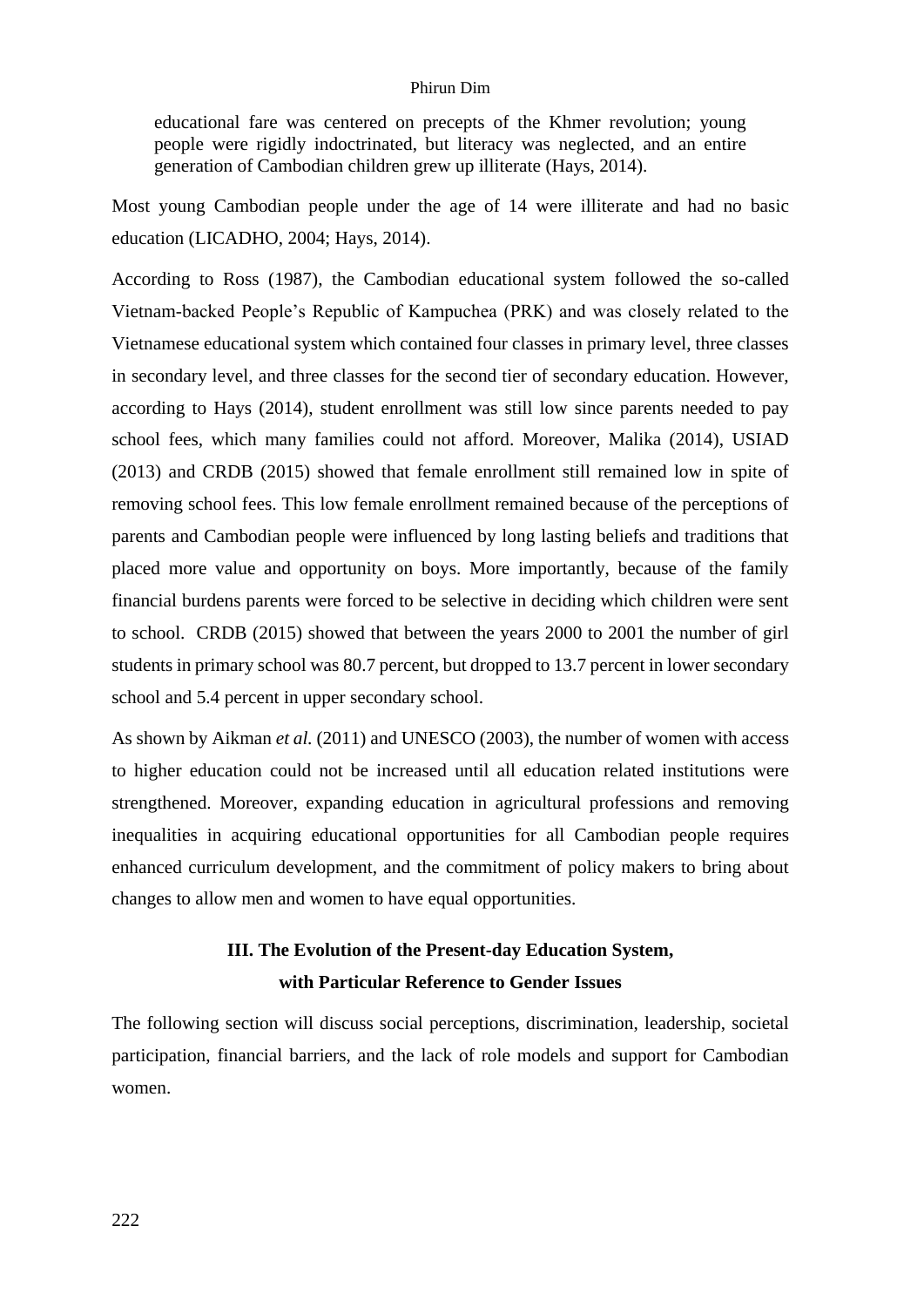### **1. Social Perception, Discrimination, and Leadership**

Cambodian culture, norms, traditions, and values were influential factors that shaped Cambodian's perceptions toward women in society. Women were perceived as "weak, submissive counterparts to men" in terms of rights and responsibilities ranging from lower level tasks to higher-level tasks in daily life. Consequently, these perceptions became the main factors in limiting women's status and their participation in Cambodian socioeconomic development. Moreover, Cambodian women were expected to do most of the housework such as cooking, cleaning, clothes washing, child-rearing and so on; they were also perceived to have more burdens and more responsibilities for the whole family such as taking care of young and older people (parents or relatives) (USAID, 2013). Thus, women were struggling to participate in social and economic development activities because they were expected to stay home and take care of their families and household. They were unable to share these burdens with men, and were not often encouraged or allowed to gain much of an education (USAID, 2014).

Although there were some policies for raising women's rights and capabilities in socioeconomic development, most people's mindset, mainly men's mindset, still perceived that women should be submissive to men (USAID, 2013). In addition, USAID (2013) furthered showed that another failure of Cambodia to include women in social, political, and economic development comes from the social expectation that women should not be involved in any important social or political arena. The mindset is that women do not have enough capabilities. This misconception hinders women's ability to actively participate in all aspects of political roles and socio-economic development. In addition, a perception exists that there are no possible solutions for women to help them balance between domestic duties and political roles. Hence, women don't receive equal opportunities in education, professional life, or the chance to be promoted as leaders since most voters,

do not believe in women's abilities for leadership and in their competence to manage high-ranking positions; therefore, neither support nor vote for women who are running for office. Increasing female political participation and representation will thus require that women overcome traditional stereotypes that view women as weak, less intelligent and capable than men, and more suited to domestic tasks. This is particularly so for rural women (USAID, July, 2013).

Malika (2014) reported that Cambodian women had equal rights as men; however, in reality, discrimination against women still exists such as in social works and the political arena. Women need more capabilities and more knowledge to compete with men and gain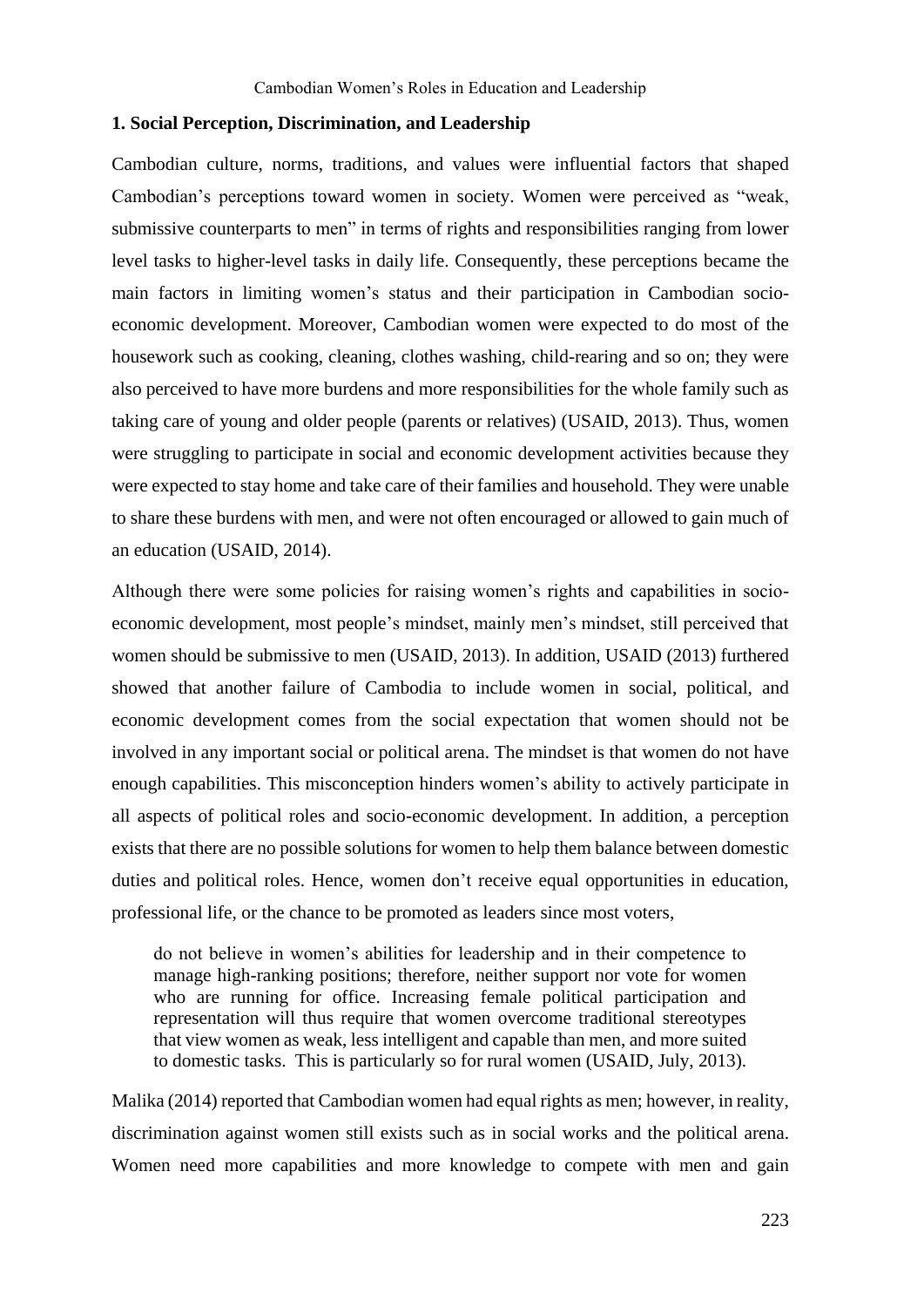employment as leaders in politics and social work. Thus, women must gain more education, and female enrollment through higher education must be prioritized. More importantly, financial support and gender discrimination in society refrain Cambodian women from becoming active participants in society; therefore,

[i]t needs to promote changing attitudes, beliefs, and behavior. Change will only happen if a critical mass of people wants it to happen. In one sense, promoting women's status in society is like a jigsaw puzzle – we need all the pieces to fit together in order to have a complete picture. The first piece lies in educating women to obtain reasonable knowledge of their roles and potential. The second piece of the puzzle is establishing the political will to empower women and follow up on the implementation of gender legislation. Another crucial part is support from men; they need to change their attitudes toward female partners, both at home and in the workplace, in order to work towards promoting a more substantial political role for women. Last, women must also have confidence in themselves to improve their level and their voice in society (Malika, April 2014).

Even though there was a positive result from public surveys showing significant changes in public attitude toward women's leadership, "cultural norms were still influential barriers to women entering and advancing in politics and the public sphere" (USAID, 2014).

### **2. Limited Capacity**

Additionally, low education and inadequate training are among the major factors that hinder Cambodian women from participating in all social and economic development. The deficiency is seen mainly in politics, since women were likely to have lower capabilities in performing the given jobs than that of men. Therefore, women had fewer opportunities to be promoted as leaders at their workplaces. In addition, many Cambodian women were not formerly taught about the "country's history, present political situation, or future developments." Thus, they were not able to fully access information about their own rights, and because many did not receive higher education they were perceived as unqualified for leadership positions. Thus, education is the key solution to alleviate discrimination against women in leadership, promote more women to participate in social development, and build women's self-confidence (USAID, 2013).

In addition, two main factors in forming the gender gap in education were monetary costs and social attitudes toward gender roles. Poor families and those living in remote areas were particularly impacted by the costs of education, and the family's survival depended on women staying home to take care of all household labor. Therefore, many poor Cambodian families withdrew their children from school since education at school was a long process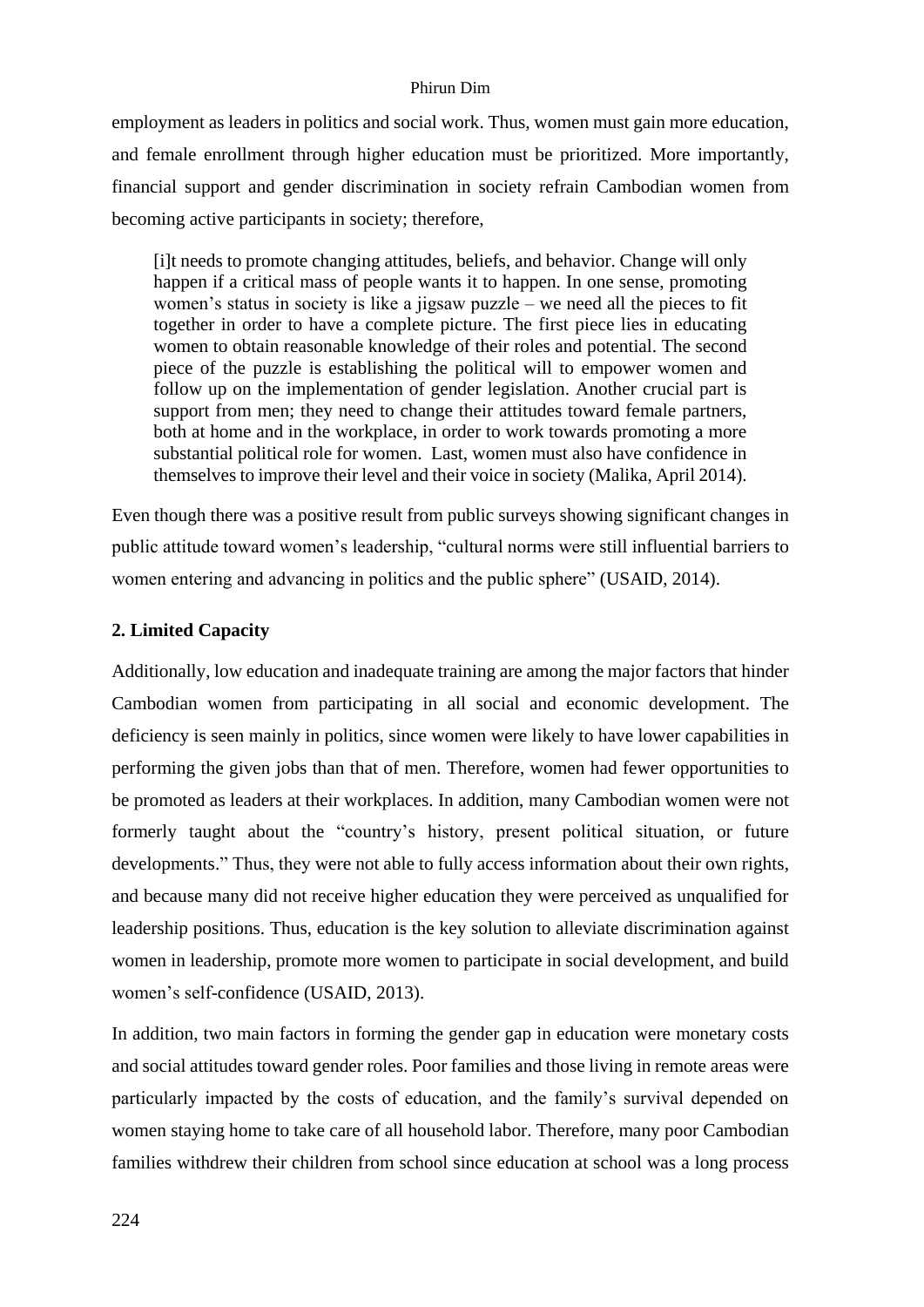### Cambodian Women's Roles in Education and Leadership

and required the investment of time, money, and efforts. Second, social stereotypes were also a barrier for girls and women in accessing education. Cambodian people placed more value on men, and they viewed men as the breadwinner and in the leader of families; while, girls were viewed as inferior and less important. Moreover, women were supposed to work at home and be a housewife (Gorman *et al.*, 1999). Therefore, discrimination against women in Cambodian society was the core issue that hindered sustainable development. Thus, combating this discrimination became the main obstacles for the Cambodian government to overcome in order to achieve the millennium development goals and rectangular strategy Phase II and Phase III (9 goals, 25 overall targets, and 106 specific targets). Those goals are eradicating extreme poverty and hunger; achieving universal nine-year basic education; promoting gender equality and women's empowerment; reducing child mortality; improving maternal health; combating HIV/AIDS, malaria and other diseases; ensuring environmental sustainability; forging a global partnership for development; and de-mining, UXO and victim assistance (Ministry of Planning, 2015).

### **3. Political Factors**

Discrimination against women in political parties was also a main obstacle for all Cambodian women wishing to participate in politic arenas. The stigma was that women had no chance to be promoted as leaders or to reach high positions in politics. Cambodia implemented the so called "party-list proportional representation (PR) voting system", in which all Cambodian people – men and women – had the same chance to be promoted to higher ranking political positions. However, political bias still existed in selecting party representatives. Since the political parties select representatives, the selecting party members decided who would be included on the lists for ranking selection, "Candidates' success thus fully depended on inner-party connections and networks, as well as their own budget, with which they had to finance their election campaigns". This was a major problem for women in raising their voices in the political arena. USAID (2013) reported:

The failure to place women in the first or second spot on the list was suggested as the main reason why there is such a small number of women who actually win seats. Only 501 out of 28,481 female candidates (representing 0.45% of total candidates and 1.76% of female candidates) were placed in the first spot on the candidate lists for the commune/sangkat council elections in June 2012. For instance, only 1.5% of HRP candidates elected to commune/sangkat councils were women, despite having had 21.34% of candidates being female (USAID, 2013).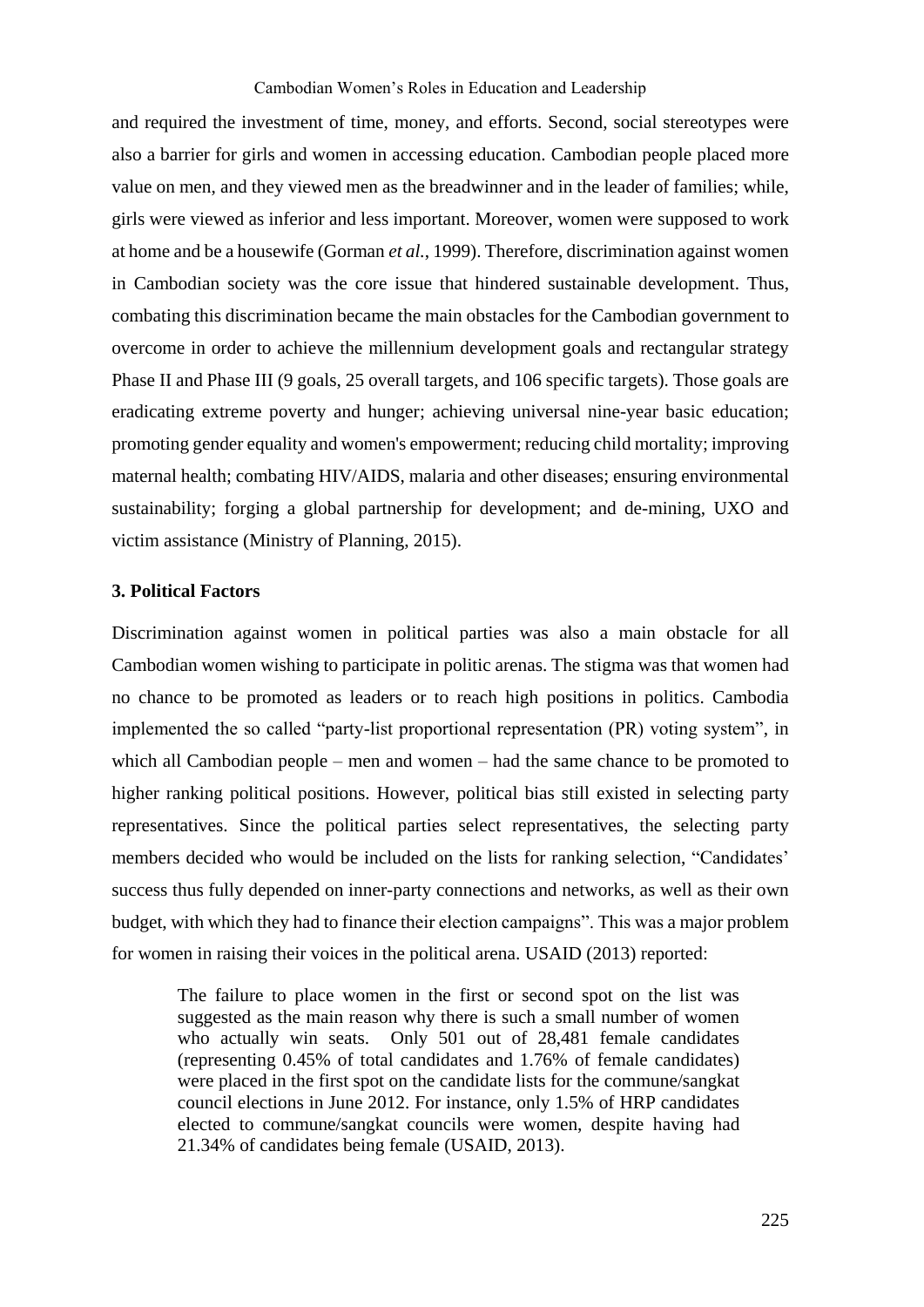To have a fair selection process, to alleviate discrimination against women in the political arena, and to contribute to women's political empowerment, the NEC has to be an independent department, meaning NEC employees do not come from one single party. Moreover, there was disdain and intimidation towards women coming from less powerful parties by people from powerful parties or communities. Political parties paid less attention to women leadership because women were rarely promoted to higher-ranking positions in the party; therefore, they had fewer chances to prove their abilities and skill in leadership. These factors led Cambodian women to have fewer opportunities in the political arena (USAID, 2013).

Similarly, USAID (2014) showed that the number of women's leadership roles in Cambodia could be increased with the participation from all parties "to improve their gender-equality policies." Such policies included listing women candidates as the first choice on voting selection forms, changing policies to show strong the commitment of the party to eliminate the gender gap and educate women at all levels. In addition to these, motivation and encouragement from family and community are important for increasing women's participation in all levels.

### **4. Financial Barriers**

Women had more responsibilities within the family and home. They had to manage domestic tasks and take care of people in the family. Because of their duties at home, and a lack of financial security, women were often not able to obtain jobs or attend school away from their homes. This inability to leave home due to significant duties and financial instability discouraged women from participating in economic development. However, social assistance programs such as job training, vocational education, and entrepreneurship training helped promote Cambodian women in education, for they were able to receive training close to home and did not have to migrate to work in other countries (USAID, 2013).

### **5. Lack of Role Models and Support**

Because there are less women in high positions in the political arena, women are less likely to have other women role models and thus are more were likely to lose their motivation, encouragement, and confidence when participating in politics. Additionally, families and husbands often to not fully support women to join social works or politics. Thus, discrimination against women still existed, and this discrimination prevented Cambodian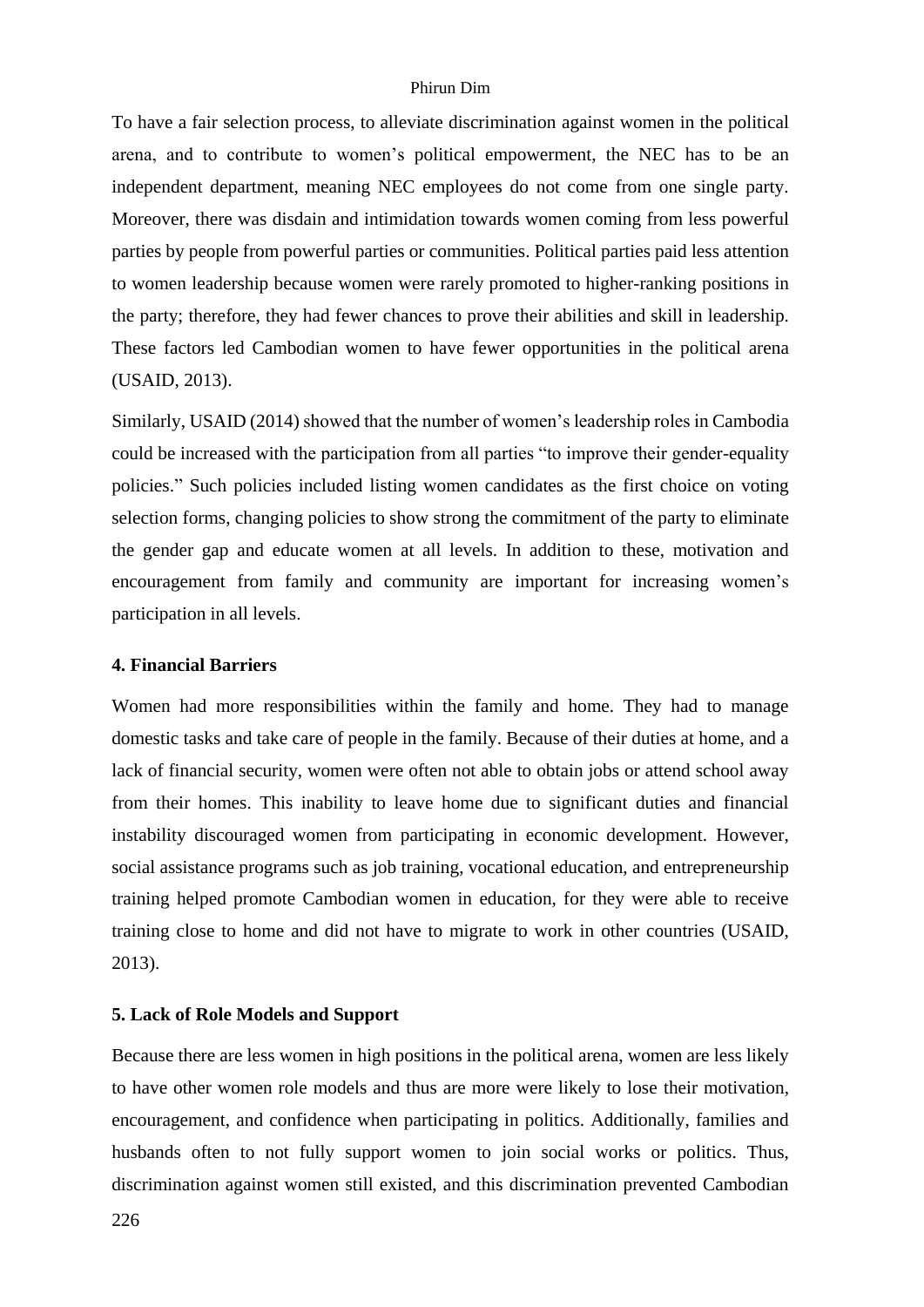women from equally participating. However, social assistance such as "training and capacity-building" were huge contributions to help women achieve active participation (USAID, 2013).

### **6. Women in Social Participation**

Social corruption and injustice were also obstacles for Cambodian women, and these factors created social discriminations against women. However, there were some possible solutions that could help Cambodian women to participate actively social issues. For example, increasing the number of women representatives in political parties. Women could be particularly helpful in lessening land-conflict issues if they were able to use their rights and stand up against violence and exploitation. Moreover, providing "education and higher salaries for public servants" was also essential act of discrimination against women over land conflicts and their rights to participate. Reforming communal budgets and land concessions was an effective solution to fight discrimination against women over land and social issues. Besides these, raising women's awareness of their rights, promoting their rights, providing education to all Cambodian people about women's rights and all kinds of discrimination were important factors in alleviating the social misconceptions of women (USAID, 2013).

### **IV. Discussion**

The lack of women in leadership positions is mainly due to the gender gap and inequality between men and women. However, it will be lessened to small gap or to zero if everyone unanimously joins in eliminating prejudice against women. More importantly, changes have to be made at all levels, "ranging from individual and interpersonal levels to organizational and societal levels" such as changes in the culture of organizations, changes in the development of women's jobs, providing more opportunities for women, and promoting more women to participate in strategic positions. These steps can lead to equality between men and women in leadership successfully. At micro level, changes should be made to promote equally in sharing domestic duties and child rearing between men and women; thus, women will have more chances to work in higher positions (Northouse, 2003: 365).

To empower women and provide them more opportunities in social participation, especially in defense and security sectors, it is necessary to raise people's awareness of women's significance in contributing to develop society. People must start to change their negative mindsets and give more value to women and understand the challenges that women are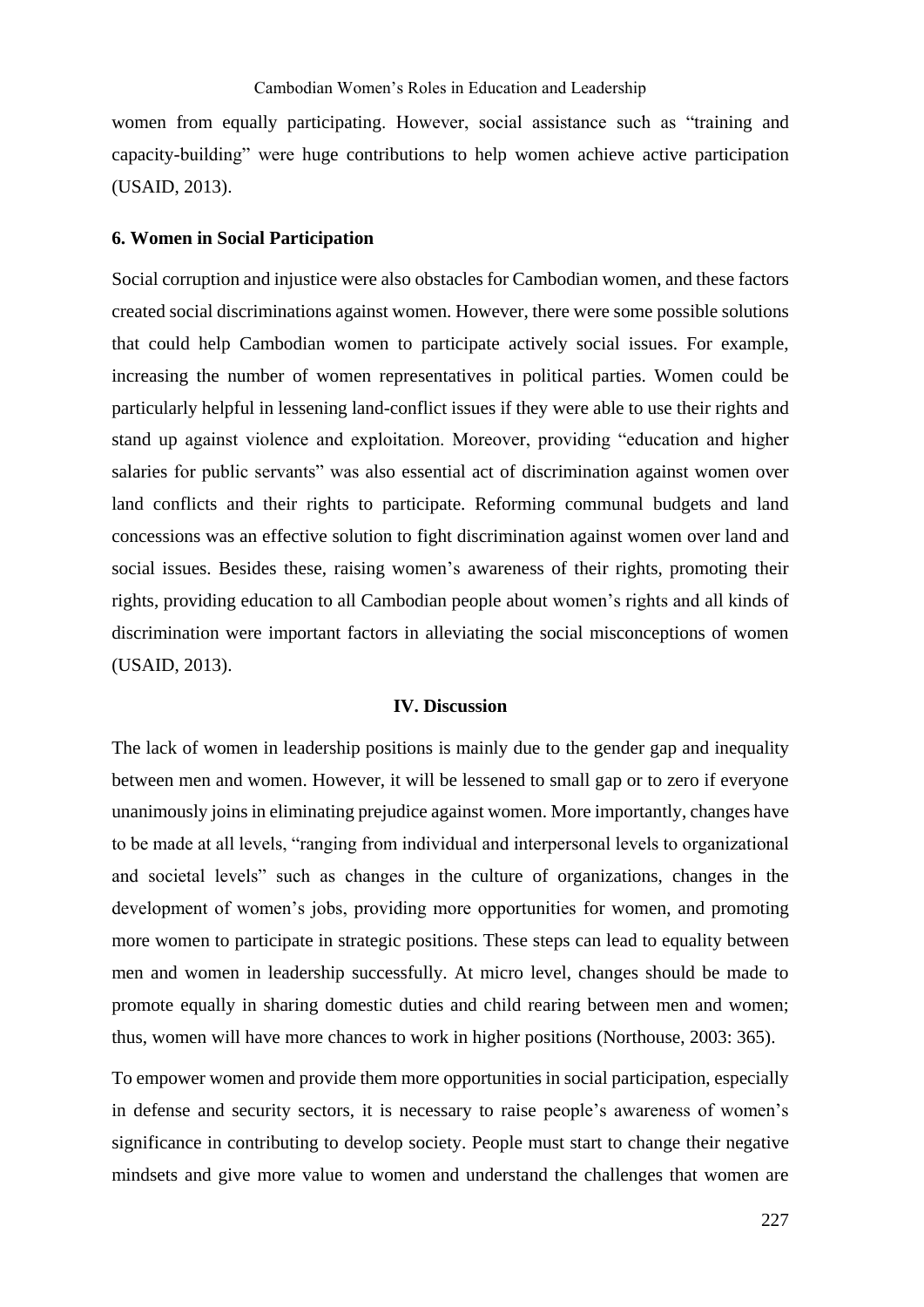confronting in the society. Moreover, it is necessary to mainstream women empowerment in all fields ranging from local to national levels. Thus, promoting women in education at all levels ranging from family to formal education at schools is even more important. Therefore, "educational curriculums, books or literatures" have to be adjusted by balancing or providing more focus on women's significance, roles, and contributions to the development of the society. In addition, social media and Internet websites are important for promoting and empowering women's participation in social development, and through this avenue more people will become aware of women's importance in social development. More importantly, government, policy-makers and other departments ought to establish programs that provide women enough capabilities, knowledge, and leadership skills so that they can perform well with productive results in social development. These goals will not be realized without support from donors, government, and other related-working departments. This is also a good solution for poverty reduction in Cambodia (Piv, n.d).

Most importantly, media programs have a great opportunity to disseminate information and "to build democratic culture, change public attitudes and build women leaders' skills in public engagement." Media programs bring about social interaction between media and citizens and create open participation from all parts of the country. Therefore, women and men equally participate in social development through the media more and more, since they are free to express their concerns and find ways to develop Cambodia. In addition to the media, training is also important in promoting equality among women and men in regards to participation in community development. Through training, women can build up their leadership abilities and knowledge and promote equal rights and opportunities in social development. Participation from civil society and providing advocacy and putting presure on government to address important women's problems can bring about changes and promote equally between men and women in community development (USAID, 2014).

The process of promoting women to participate actively in community development cannot be achieved successfully unless there is a creation of programs that promote "mobilizing women, build[ing] networks and focus on self-confidence and awareness of discrimination." More importantly, strategic policies to empower women, promoting more women participation in social works, and enforcing the law are important factors to allow women their rightful opportunities. These solutions open the locked door for women to show their abilities in community development, and reduce all kinds of violence against women (Maffii, 2011). However, eduction at all levels in the community plays a major role in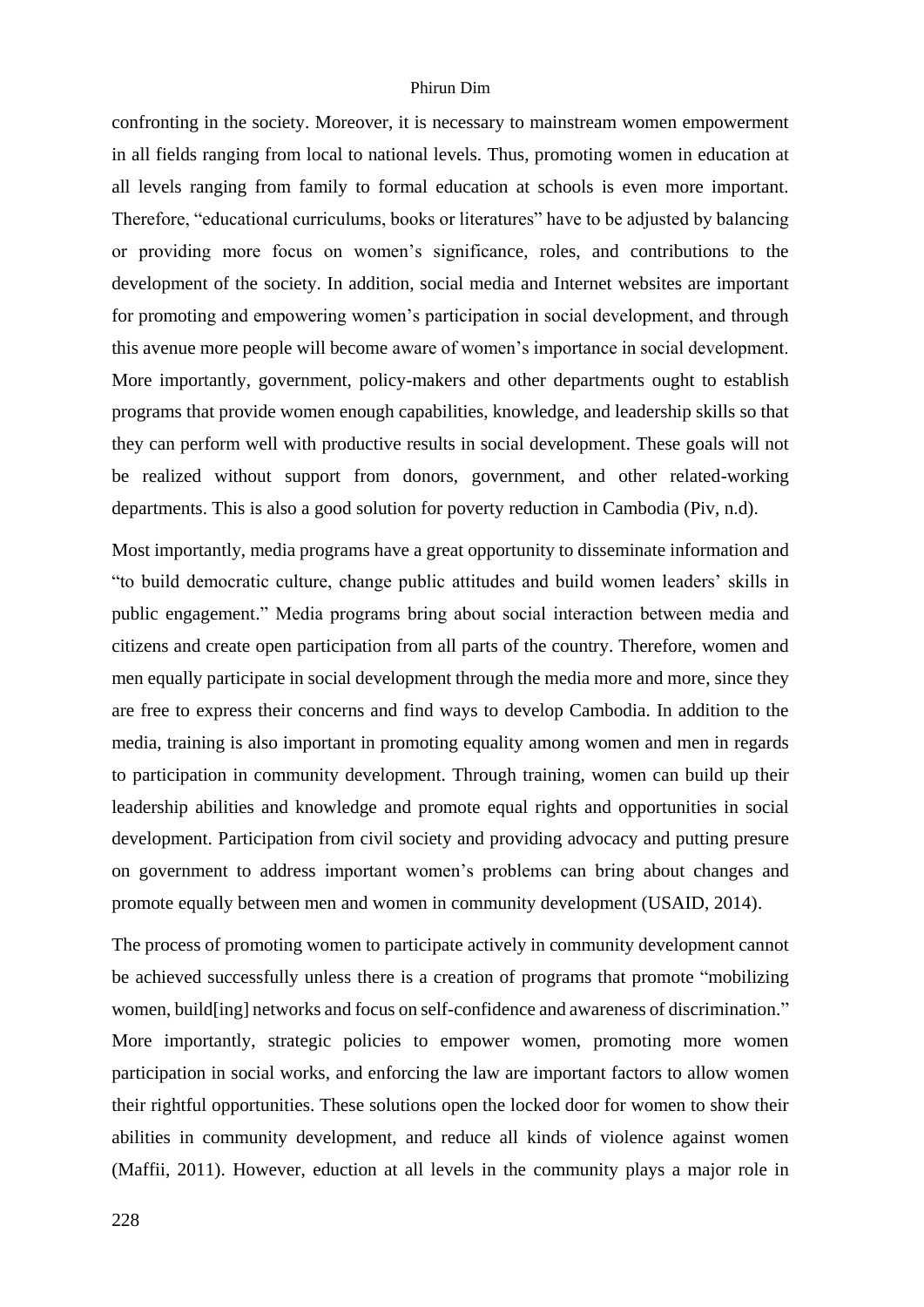### Cambodian Women's Roles in Education and Leadership

raising people's awareness, and this can bring about changes in the negative mindsets toward women's leadership and participation in community development.

### **1. Government Policy on Gender Gaps**

The government has set gender equality as a main priority in both the Millennium Development Goals and Rectangular Strategy Phase II and III, which focus on reducing of gender gaps and equal social participation, there were more women's involvement politics, economics, education, and social participation. However, women involvement in society is still low compared to neighboring countries. As shown by USAID (2014), the percentage of women working as communal councilors was 17.8 percent, while 20.5 percent served as secretary of state, 17.6 percent worked as undersecretary of state, and 22.1 percent worked as court clerk. Similarly, Kimseng (2015) showed that in 2015, at the National Assembly "there are 25 women members which is 20 percent of the legislature," while "women with the positions of undersecretary of state number 44, representing 18.7 percent," and this is still a low number of women's participation and involvement in socio-economic and political development.

However, there seems to be a positive sign for women's empowerment in education and leadership in Cambodia from the National Strategic Development Plan (2016-2018) which focuses mainly on:

gender equality by increasing the voice, choice and safety of all Cambodian women and girls. By focusing on, responding to, and preventing violence, by empowering women legally and economically, and by strengthening women's leadership and participation in public life, Cambodia can undertake a transformative gender-responsive development agenda, and hoping that Cambodia will ensure development means progress for all (UNDP, 2014).

Even though efforts have been made to promote gender equality through empowerment, discrimination of women still exists. Unless "social norms, attitudes, belief", and negative mindsets of Cambodian people are changed women's participation in leadership roles will be limited, and so will their contributions of socio-economic and political development (UNDP, 2014).

### **V. Conclusions**

Cambodian women and girls become powerful when their voices, safety, and choices are protected by all parts of their communities and society as a whole. Moreover, obtaining leadership roles is also important for building up women's abilities (UNDP, 2014).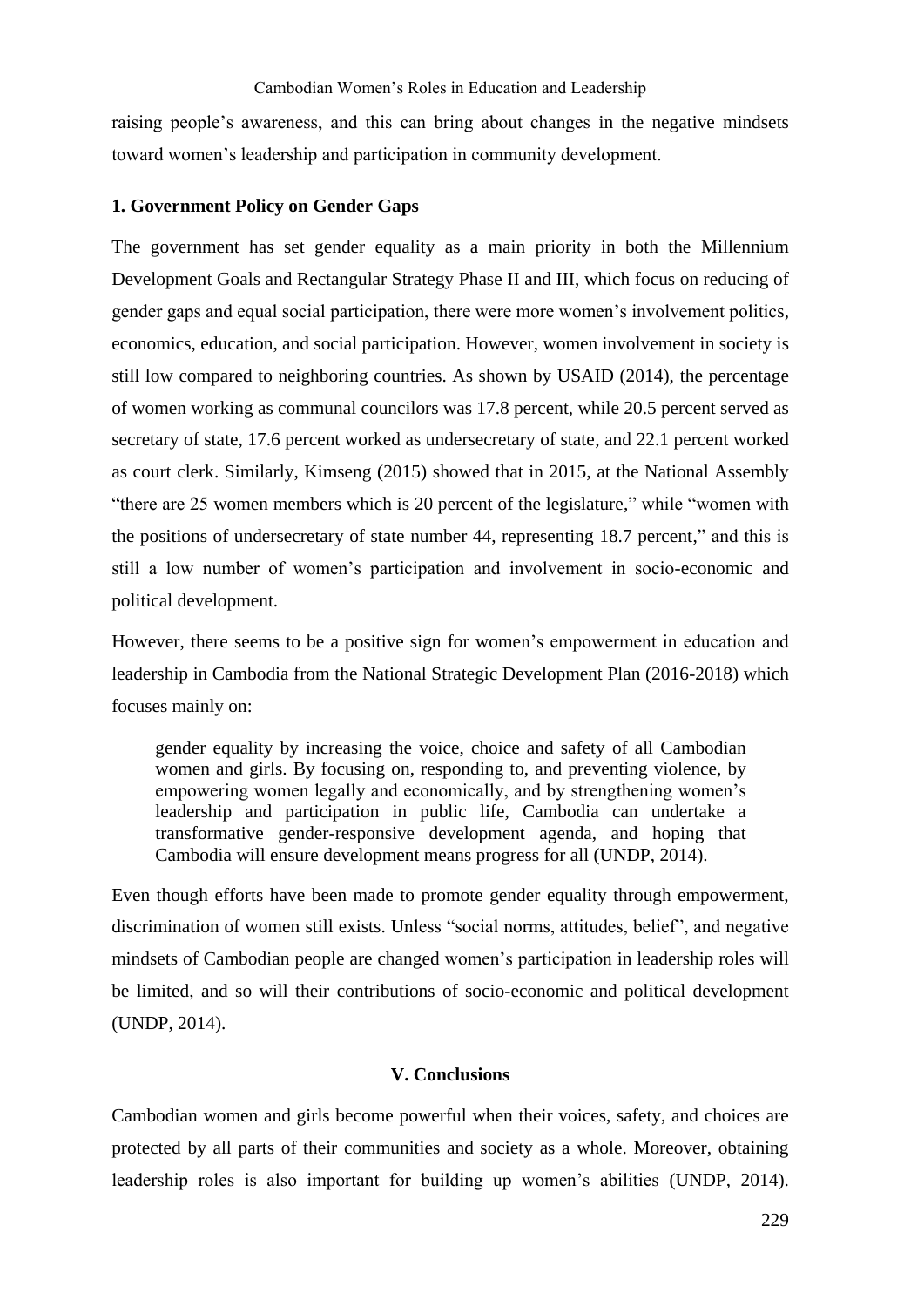Therefore, women need to be trained and educated so they have the same capacities, knowledge, abilities, and opportunities as men in social participation (USAID, 2013). More importantly, discrimination against women can be lessened by cutting down negative "social norms, attitudes, beliefs", and negative mindsets of Cambodian people, which are negatively skewed against women's participation and leadership in contributing to socioeconomic and political development (UNDP, 2014).

In reality, discrimination against women in social works and the political arena is still prevalent in Cambodian society. Many people still do not trust women's abilities. Therefore, women need to prove their capabilities and knowledge are equal to men. By acting in leadership roles in politics and social works, Cambodian women can prove their abilities and gain more confidence from the Cambodian people (Malika, 2014).

Even though there was positive results from public surveys showing significant changes in the public attitude toward women in leadership. However, "cultural norms are still influential barriers to women entering and advancing in politics and the public sphere" (USAID, 2014). Therefore, the Cambodian Rectangular Strategy for sustainable development in good governance was implemented in order to achieve the government's goals. This strategy focuses on "goals of growth, employment, equity, and efficiency" in Cambodia. In addition, women empowerment in leadership, education, and social participation were core factors for stimulating social and economic development to reach the country's goals. Thus, building up women's abilities, capacities, knowledge, and leadership skills is the heart of empowering women to become active participants in social development, since this promotes more positive thinking toward women's leadership. Additionally, women themselves need to build up confidence in their abilities to contribute to socio-economic developments (UNDP, 2014).

### **References**

- Aikman, S., Halai, A. and Rubagiza, J. (2011) Conceptualizing gender equality in research on education quality. *Comparative Education, 45*(1), 45-60.
- Ayers, D.M. (2000) *Anatomy of A Cry: Education, Development, and the State in Cambodia, 1953-1998.* Honolulu: The University of Hawai'i Press.
- CRDB (2015) Gender and Women's Participation. http://www.cdccrdb.gov.kh/cdc/ngo\_statement/gender\_women.htm

Filippi, J.M. (2011) Cambodia's turbulent educational history. http://www.phnompenhpost.com/post-plus/cambodias-turbulent-educationalhistory

Gorman, S., Dorina, P., and Khen, S. (1999) *Gender and Development in Cambodia: An Overview*. Phnom Penh: Cambodia Development Resource Institute.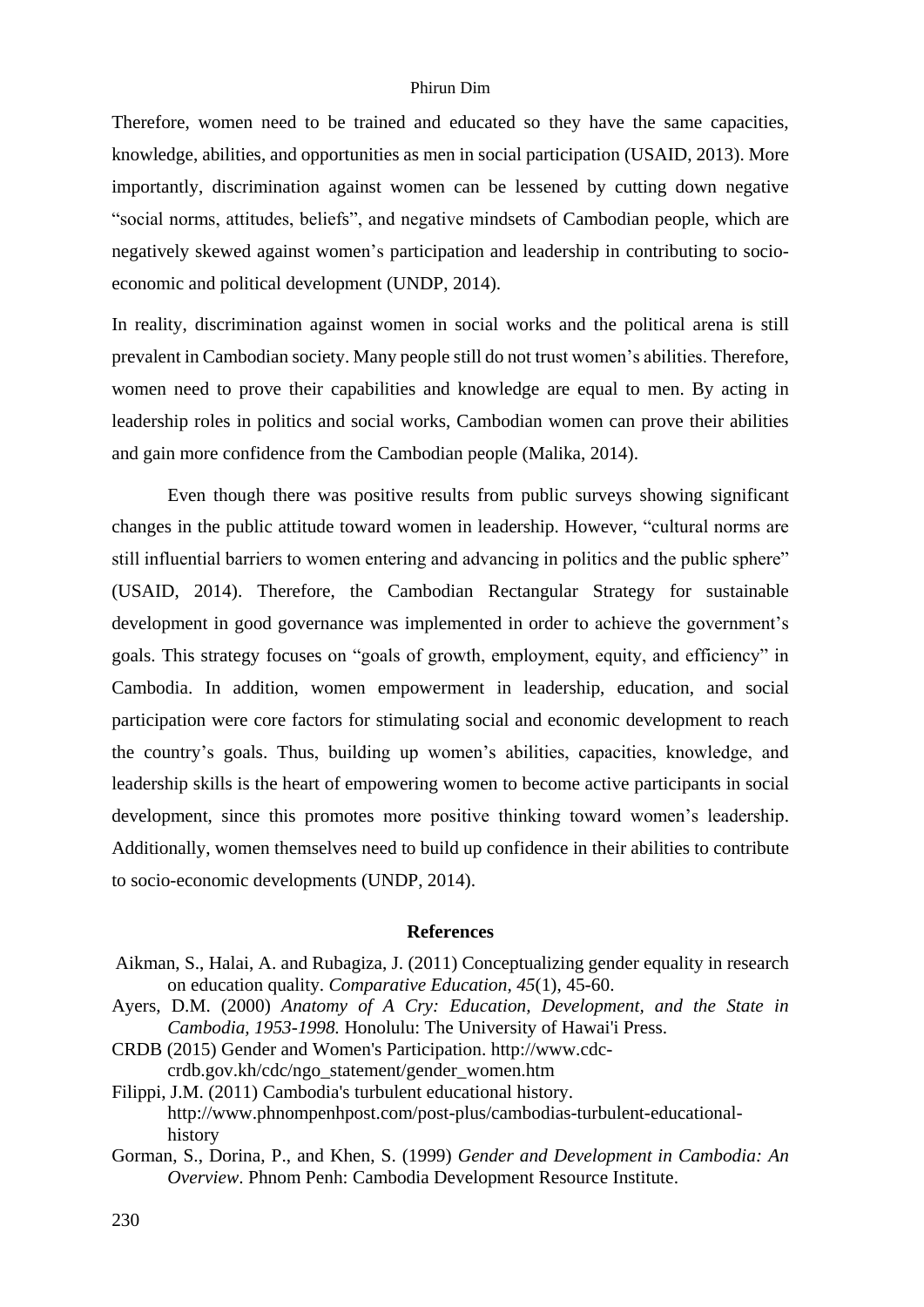- Greenberg Research (1999) *People on War: Country Report Cambodia*. International Committee of the Red Cross, 1-71.
- Hays, J. (2014) Facts and Details: Education and School in Cambodia*.* http://factsanddetails.com/southeast-asia/Cambodia/sub5\_2d/entry-2916.html
- Khut, S. (2016) The Education System in Cambodia. http://bookbridge.org/en/theeducation-system-in-cambodia/
- Kimseng, M. (2015) Cambodia Struggling with Goals for Women Empowerment. http://www.voacambodia.com/content/cambodia-struggling-with-goals-forwomen-empowerment/2696927.html
- LICADHO (2004) The Situation of Women in Cambodia. *Cambodian League for the Promotion and Defense of Human Rights*, 1-55. https://www.fidh.org/IMG/pdf/kh2004\_women-en.pdf
- Maffii, M. (2011) Women's Leadership: A Case Study from Cambodia. https://kh.boell.org/en/2011/08/16/womens-leadership-case-study-cambodia
- Malika, C. (2014) Effectiveness, Leadership and Management Based on Gender Equity. *Parliamentary Institute of Cambodia*, 1-9.
- Ministry of Planning. (2015) *CMDGs*.
	- http://www.mop.gov.kh/home/cmdgs/tabid/156/default.aspx
- Northouse, P.G. (2003) *Leadership: Theory and Practice* (6th ed.). London: Sage Press.
- Piv, V. (n.d.). Empowering Cambodian Women's Full Participation in Defense and Security Sectors. *Alumni Perspective: Asia Pacific Center for Security Studies*, 1-77.
- Ross, R.R. (1987) *Cambodia: A Country Study.* Washington: Federal Research Division, Library of Congress

UNDP (2014) *Equality for Women is Progress for All*. http://www.kh.undp.org/content/cambodia/en/home/ourperspective/equality-forwomen-is-progress-for-all.html: Google

- UNESCO (2003) *Gender and Education for All: The Leap to Equality.* Paris: UNESCO Press.
- USAID (2013) Cambodian Centre for Human Rights. *Policy Brief: Women's Political Representation in Cambodia*, 1-25.
- USAID (2014) Cambodian Case Study: Women leadership as a route to greater empowerment. *Management Systems International*, 1-31.